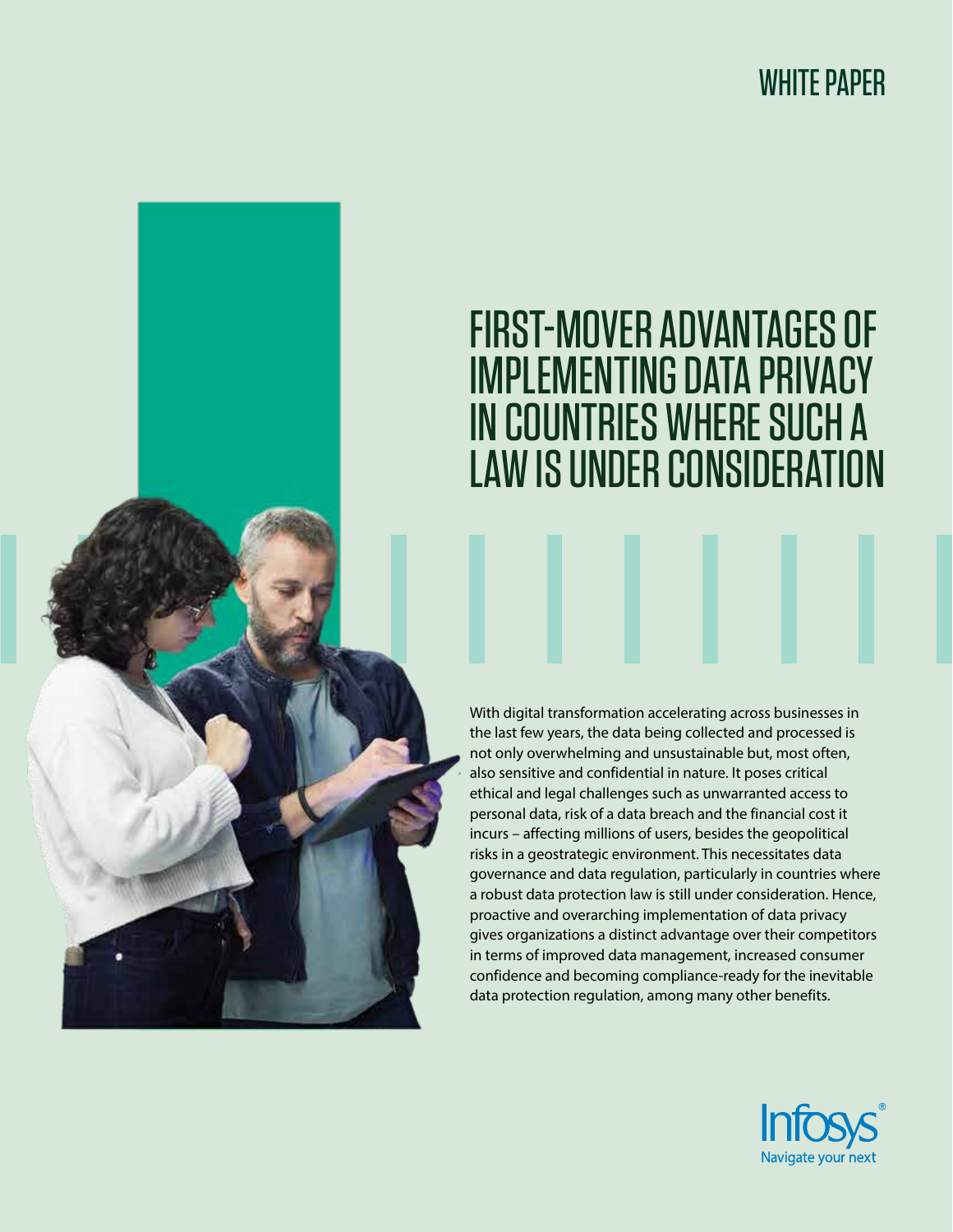### **Overview**

Data Privacy in today's digital age is considered as one of the fundamental rights of an individual, because of the sheer impact that data has on the social, economic, legal, political,

and ethical aspects of human life. Every time you browse a webpage, or scroll through a social media post, check-in at a location, or interact with the Internet of Things (IoT) products installed in your homes – that information is recorded, processed,

and sometimes even sold and resold without the individual's knowledge.

Data is an enterprise asset, and to ensure that it is used appropriately, robust privacy governance is required.

### **Myth about data - "The more, the merrier"**

Digital transformation has brought about a phenomenal revolution in the way businesses operate – both in terms of delivering business value, as well as changing the overall business culture. And, at the heart of any digital transformation is data.

Data helps in understanding the consumer's pain points, predicting their behavior, optimizing operations and allows for more informed decisionmaking.

The amount of data created and consumed globally is said to increase by three times by 2025.<sup>1</sup> While the

rapid growth of data, particularly after the advent of cloud computing, artificial intelligence, and the Internet of Things (IoT) has presented many opportunities, it has also brought to the fore the ethical and legal challenges associated with data – data privacy and data governance being the most critical ones. Consider the following:

- What do the massive and diversely sourced datasets being collected today comprise of? It is often personal data or personally identifiable information (PII). With more data being stored, there is a high risk of a data breach if left unprotected.
- What value does Bigdata hold if the data quality is poor? It not only results in inaccurate analytics and flawed decision-making, thereby impacting the trust in data, but is also an overhead with proliferating storage and processing, and an overall complicated data solution design.

While Businesses try to leverage the data that they hold to fuel digital transformation, they need to strike a balance between innovation and protecting the privacy rights of their customers.



#### Figure 1: 2025 Projections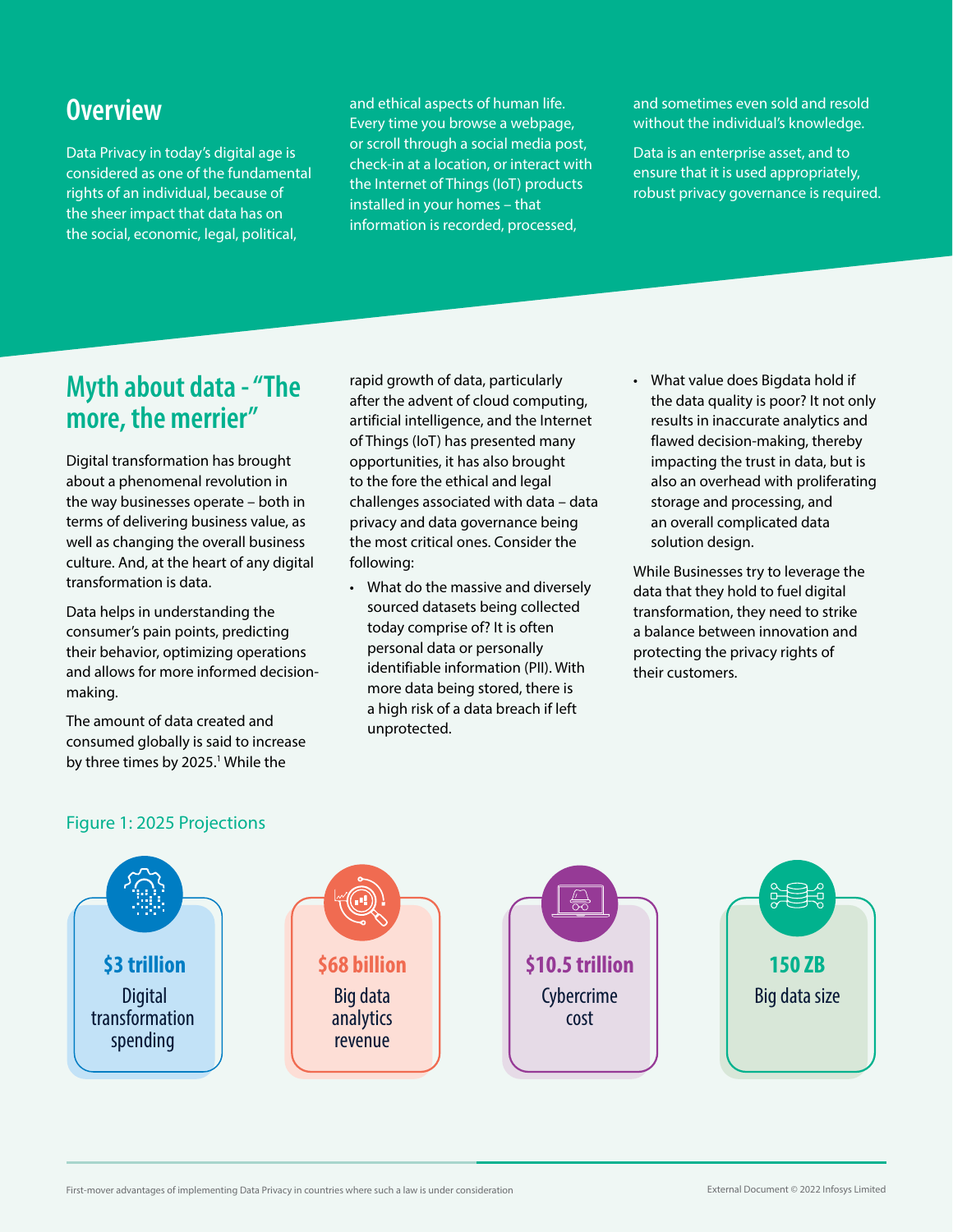### **Data breach impact: the high cost of the low price?**

Businesses and governments can no longer choose to evade data privacy and underinvest in cyber security, as data breach incidents pose a risk not only to the privacy of individuals, but also causes disruption across the industry that has a wider economywide effect. About \$600 billion, which amounts to one percent of the global GDP is said to be lost every year due to cyber-attacks.2

Most importantly, it poses a severe risk to the national security of sovereign countries, particularly in the wake of espionage campaigns, surveillance programs and communication blackouts. This is certainly a challenge

to the global security community and has severe implications for the geopolitical landscape. The U.S. Cybersecurity and Infrastructure Security Agency (CISA) had issued a warning of potential Russian cyberattacks affecting critical U.S. infrastructure days before Russia's invasion of Ukraine.3

According to the World Economic Forum, data fraud/thefts are the fourth biggest risk the world is facing today.<sup>4</sup> In contrast, the investment that enterprises and governments are making to address the digital threats is extremely low and unsustainable.

The top industries disclosing the highest number of data breaches are healthcare, retail, and finance.

Interestingly, data breaches can affect not only large corporations but also small and medium-sized businesses,

with 60% of small companies reported to have been shut down globally within six months of a data breach.<sup>5</sup>

The now approaching digital future is going to be defined not just by innovation, but also by informed consumer choices and regulation. Furthermore, in a geostrategic environment where geopolitics and technology are intertwined inseparably, the government's preparedness and responses to cybersecurity attacks defines who gains and who loses. Hence, there is a growing need for data protection laws across the globe.

#### Figure 2: Key Data Privacy Risks that arise from Data Processing



**Risks:** Unauthorized access to data, Data breach, Data transfer over insecure channels

**Impact:** Reputational damage, Customer distrust, Compliance issues/Regulatory fines



**Use-case2: IoT (Internet of Things)**

**Risks:** Cultural/Behavioral profiling, Infiltration, Breach of confidentiality

**Impact:** Customer distrust, Sabotage of device's behavior, Disruption of operations



**Risks:** Inaccurate data, Poor data quality, Data breach

**Impact:** Proliferating storage & processing, Flawed business decisions, Data abuse, Compliance issues, Complex design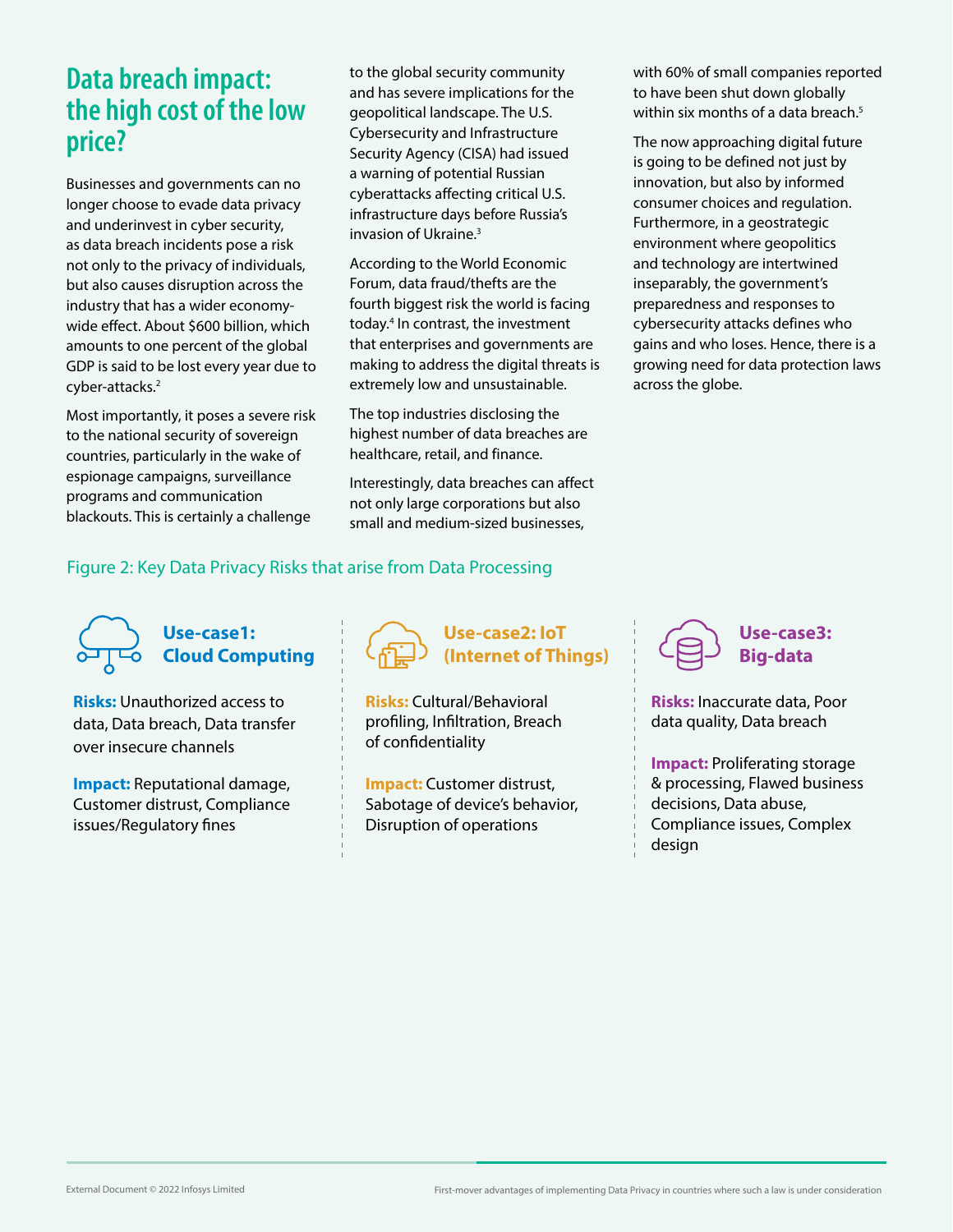### **Data protection law – keeping up with the digital age**

With an objective to protect the personal data of individuals and strengthen their privacy rights, governments across the globe are enforcing data protection laws – such as the General Data Protection Regulation (GDPR) that came into effect in 2018 for the European Union, and the California Consumer Privacy Act (CCPA) in 2020. These laws have set an international benchmark in the pursuit of data protection, despite their shortcomings with respect to

implementation. Other countries, such as United States, India, UAE, Tanzania, etc., are following suit.<sup>6</sup> Some of the countries have existing laws, which are either outdated or not comprehensive enough to address the challenges of the digital era.

#### Figure 3a: Laws that already existed before Digital age



Personal Information Protection and Electronic Documents Act, 2000. Effect: Jan 2001 Canadian Human Rights Act, 1977



Personal Data Protection Act 25.326 (PDPA), **Effect: 2000** 



Health Insurance Portability and Accountability Act (HIPAA), Effect: 1996 Fair Credit Reporting Act, Effect: 1970 Electronic Communications Privacy Act, Effect: 1986



Data Protection Act 1998



Privacy Act 1993

### Figure 3b: Data privacy laws of the digital age



Personal Data Protection Law, Effect: Mar 2022



Protection of Personal Data, Effect: Jan 2022



Personal Information Protection Law, , Effect: Nov 2021



Russian Federal Law on Personal Data (No. 152-FZ), Effect: Jul 2006 Amendment Effect: Mar 2021



Singapore's Personal Data Protection Act 2012. Revised Effect: Feb 2021



General Personal Data Protection Law, 2018. Effect: Aug 2020



Protection of Personal Information Act. Effect: Jan 2022



Information Technology Act, 2000 Information Technology Act, 2008



Russian Federal Law on Personal Data (No. 152-FZ) 2005. Effect: 2006



Telecommunications (Interception and Access) Act 1979 Privacy Act 1988



The Act on the Protection of Personal Information (Act No. 57 of (2003)), Effect: 2005 The Act on the Protection of Personal Information Held by Administrative Organs (Act No. 58 of 2003), Effect: 2007



Basic Law: Human Dignity and Liberty, 5752 - 1992 Protection of Privacy Law, 5741-1981



California Consumer Privacy Act (CCPA) 2020, Effect: Jan 2020



Consumer Privacy Protection Act, 2018. Effect: Jan 2020

![](_page_3_Picture_44.jpeg)

Privacy Act 2020, Effect: Dec 2020

![](_page_3_Picture_46.jpeg)

Personal Data Protection Act 2019

![](_page_3_Picture_48.jpeg)

General Data Protection Regulation (GDPR) 2018, Effect: May 2018

![](_page_3_Picture_50.jpeg)

Personal Data Protection Act 2010, Effect: Nov 2013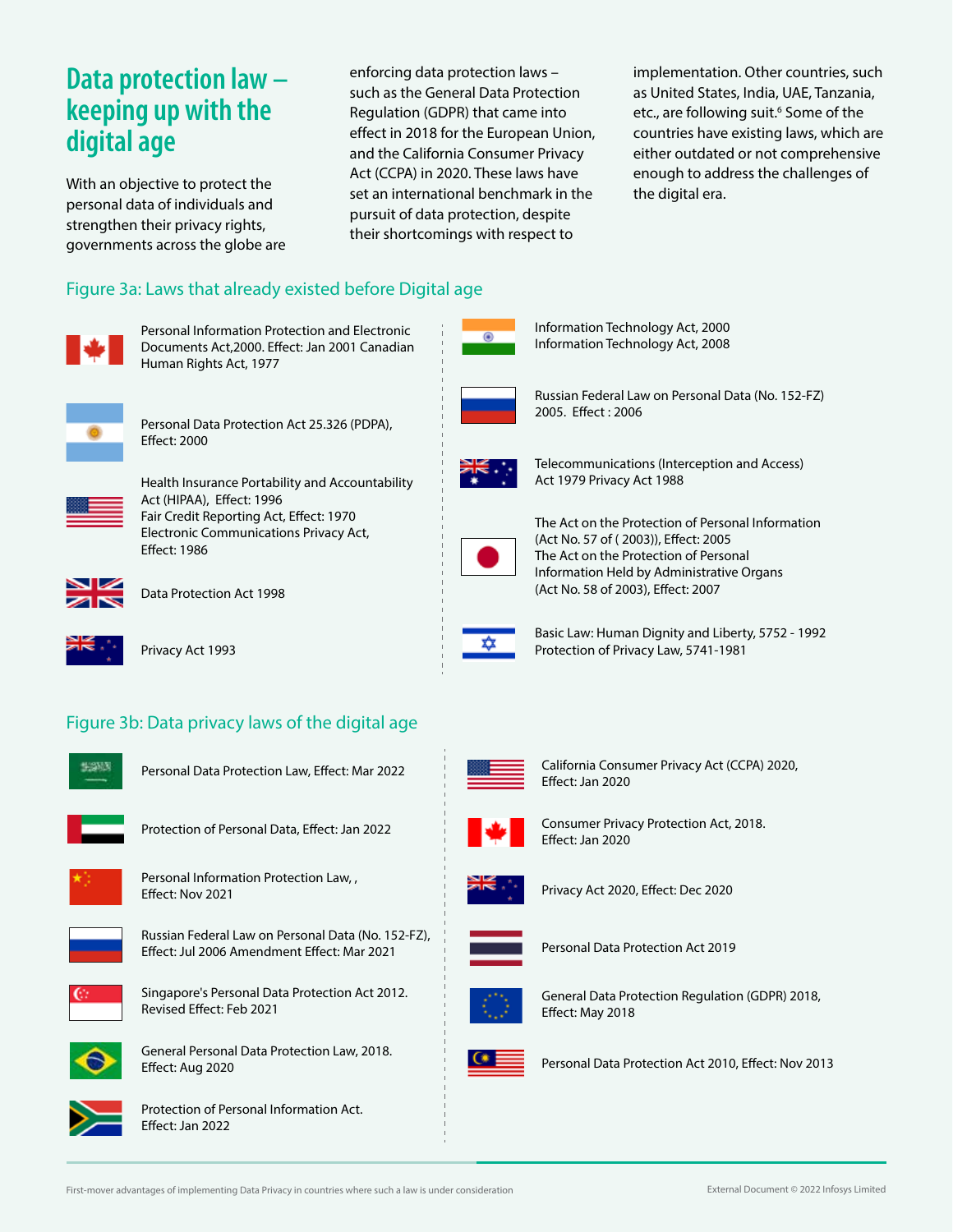#### Figure 3c: Data privacy laws in legislative process

![](_page_4_Figure_1.jpeg)

Resolución 159/2018 - RESOL-2018-159-APN-AAIP

![](_page_4_Picture_3.jpeg)

Personal Data Protection Bill, 2019

![](_page_4_Picture_5.jpeg)

California Consumer Privacy Rights Act (CPRA), Planned: 2023 Virginia Consumer Data Protection Act, 2021, Planned: 2023 Colorado Privacy Act, Planned: 2023

![](_page_4_Picture_7.jpeg)

Revision for Australia's Privacy Act 1988

Moreover, in a data economy proliferated by cloud computing and remote working due to the COVID-19 pandemic, data privacy or data protection has emerged as a strategic business imperative, and not an IT task or a mere compliance check anymore.

According to a study by CISCO, investing in data privacy provides businesses with benefits beyond regulatory compliance<sup>7</sup>, such as

- Helped minimize the delay in sales due to privacy issues (3.4 weeks after investment in privacy vs 5.4 weeks without)
- Helped reduce the probability of a data breach (74% after investment in privacy vs 89% without)

![](_page_4_Picture_13.jpeg)

![](_page_4_Picture_14.jpeg)

Digital Charter Implementation Act - Personal Information & Data Protection Tribunal Act

![](_page_4_Picture_16.jpeg)

Privacy and Data Protection, 2021

![](_page_4_Picture_18.jpeg)

Draft Data Privacy Bill, 2020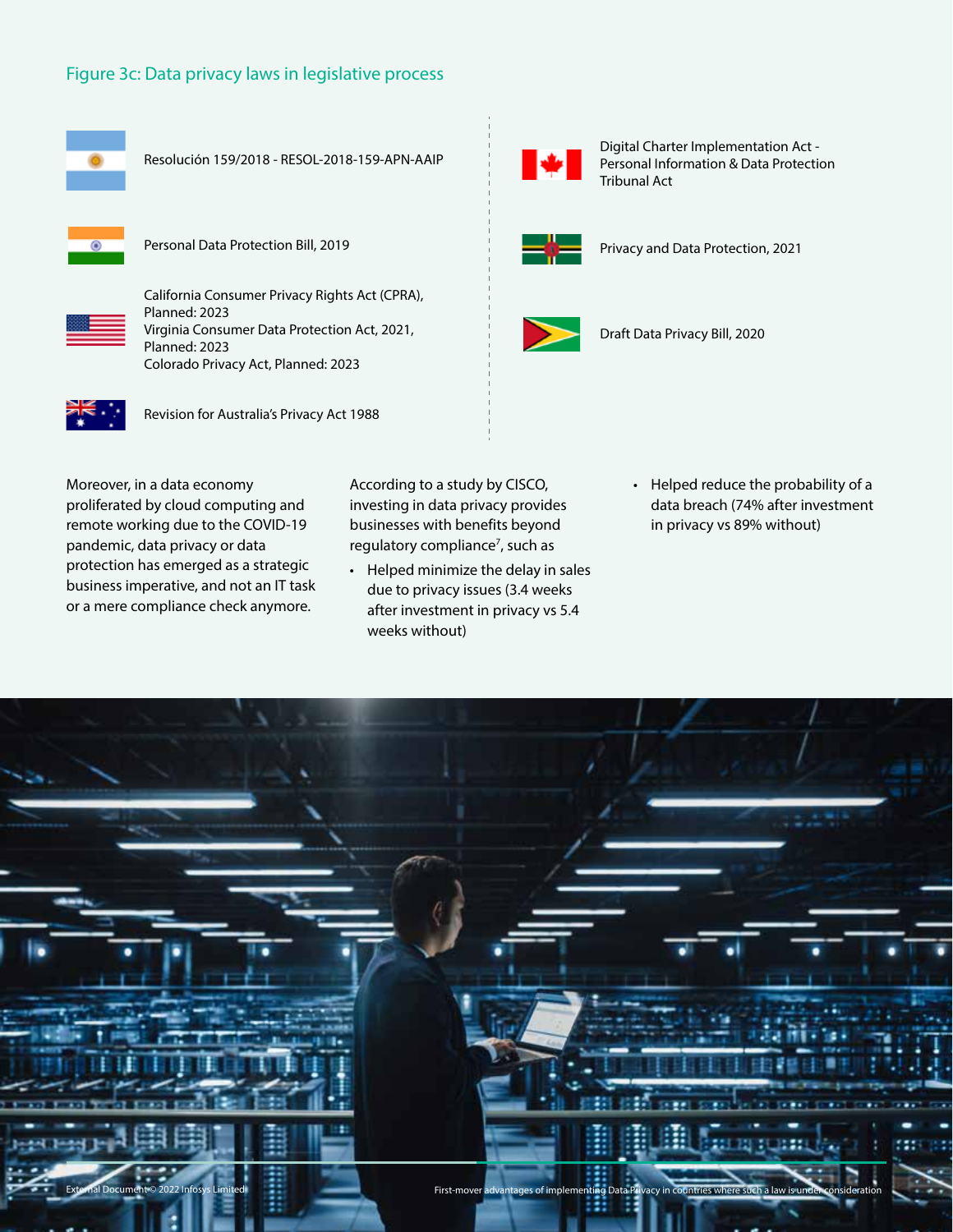![](_page_5_Picture_0.jpeg)

### **Solutioning Privacy Engineering**

An effective privacy engineering strategy is inevitable for a forwardlooking privacy program – the main focuses must be culture, people, processes, and technology. Privacy needs to be instilled as a 'culture' so that a shared vision of appropriate use of data is inspired across the organization. Relying on 'people' alone is not sufficient – they must be empowered by leveraging 'technology' and implementing the right 'processes' to achieve the privacy objectives.

Therefore, to become a secure and compliant system, data privacy principles need to be incorporated throughout the system development lifecycle. Furthermore, it must be 'by default' and 'by design' instead of retrospective additions or an afterthought. This means privacy must be a core feature on the product roadmap from the onset, i.e., during

the ideation phase, or preparing product development notes.

There is no specific set of activities that organizations must perform to incorporate privacy by design; it's more of risk profiling, anticipating the incidents and ensuring that appropriate technical as well as organizational measures are implemented to tackle them. Following are some of the key principles:

- Data minimization: This principle offers the most straightforward way to reduce the privacy risks, besides providing a sustainable approach to address the 'big data problem'. Organizations must assess the amount of data that they need for their business activity as well as the extent of processing of the data being collected. This will help limit the volume of data to what is absolutely necessary. Furthermore, once the lawful purpose of holding the data ceases to apply, it must be deleted immediately.
- Purpose limitation: It must be ensured that the data is handled only for the purpose it was originally collected for. This means that the reason for processing must be presented to the user in clear terms and they must be given complete control over their data on how their data is being used. To ensure this, a strong data traceability mechanism and Record of Processing activities (ROPA) must be put in place.
- Data security controls: Strong security control measures must be implemented to limit both physical as well as digital access to data regardless of state (at rest or in transit). Its goal is to maintain confidentiality, integrity, and availability of data. This includes features such as Access Management, Encryption, Data deidentification mechanism, Data Loss Prevention (DLP) etc.
- Staff awareness: Most often, cyberattackers ensure that one individual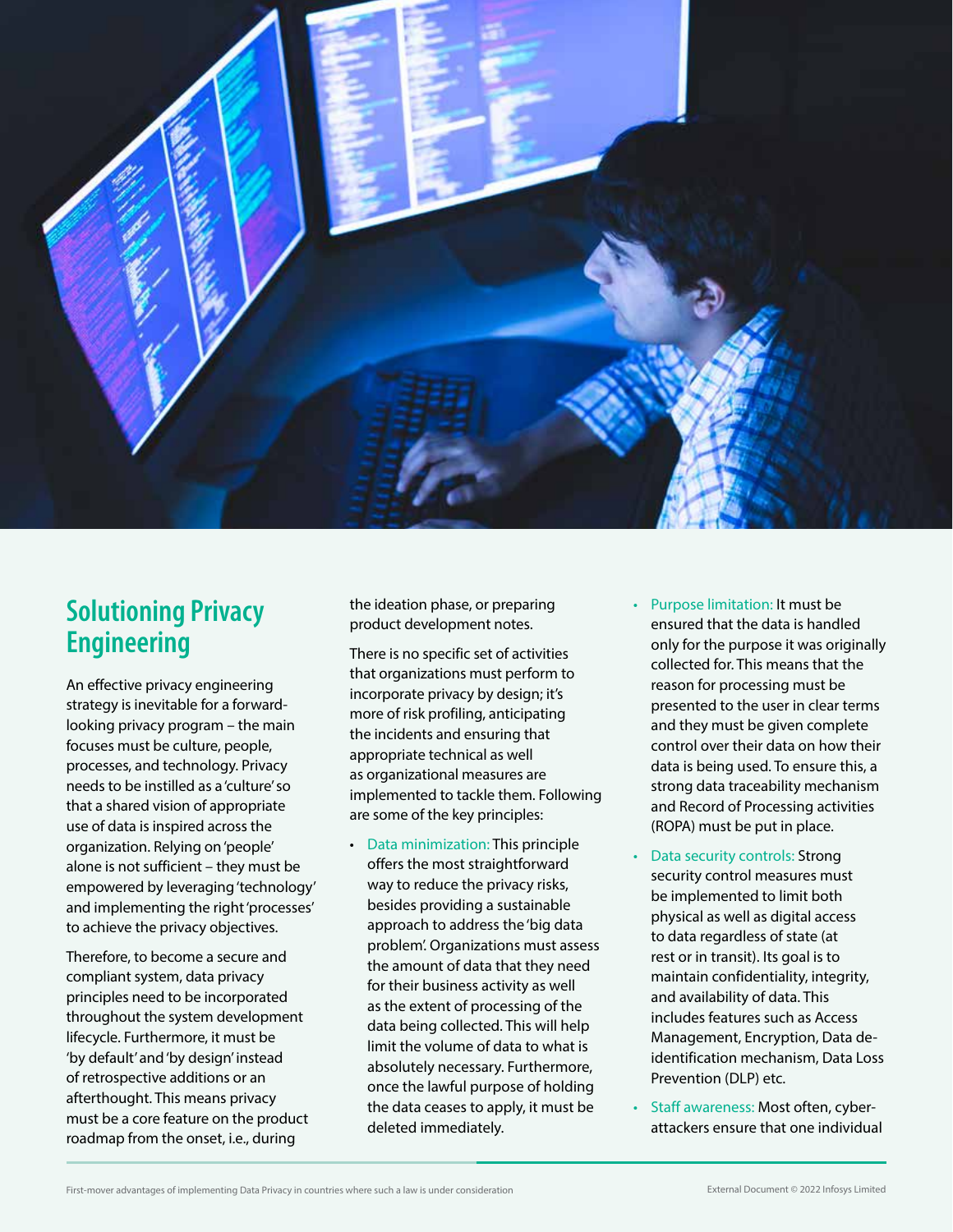falls for the attack, putting the entire organization at risk, as it's easier to trick an individual than penetrate the organizations' network. Organizations must create and promote a culture that perceives security and privacy as a collective responsibility rather than an IT department's chore. Therefore, employees must be made aware of the value of the information they possess and the responsibility that it entails upon them. This can only be achieved by investing in continuous training and staff awareness programs to combat the evolving and sophisticated techniques employed by the attackers.

• Transparency: Organizations must provide information about what and how the data subjects' data is being processed and what their

rights are. This is needed so that they are assured of confidentiality and can exercise their rights and make more informed decisions. The information being shared with them must be easy to understand.

- Third-party compliance:
- Organizations must implement robust audit mechanisms and conduct due diligence to secure compliance assurance from thirdparty processors or outsourcers. According to a study by eSentire, 44% of firms suffer a data breach due to third-party vendors.<sup>8</sup>
- Default privacy settings: It must be ensured that all systems are configured with default settings that are as privacy-protective as possible. Features include automatic timed logouts, providing users with sufficient controls etc.
- Data audit: Organizations must maintain audit information and document what data they hold, what it is processed for and their data protection implementation. This is needed to not only drive the privacy program, but also demonstrate compliance, when required. Also, a regular review of all the 'processing' activities is required which must be documented.

In practice, a robust privacy engineering mechanism needs to be in place for each phase of the product development lifecycle, such as requirements scoping, solution design, build, testing and go-live.

![](_page_6_Figure_8.jpeg)

DPO – Data Protection Office, DSR – Data Subjects Rights, ROPA – Record of Processing Activities

#### Figure 4: Data Privacy Framework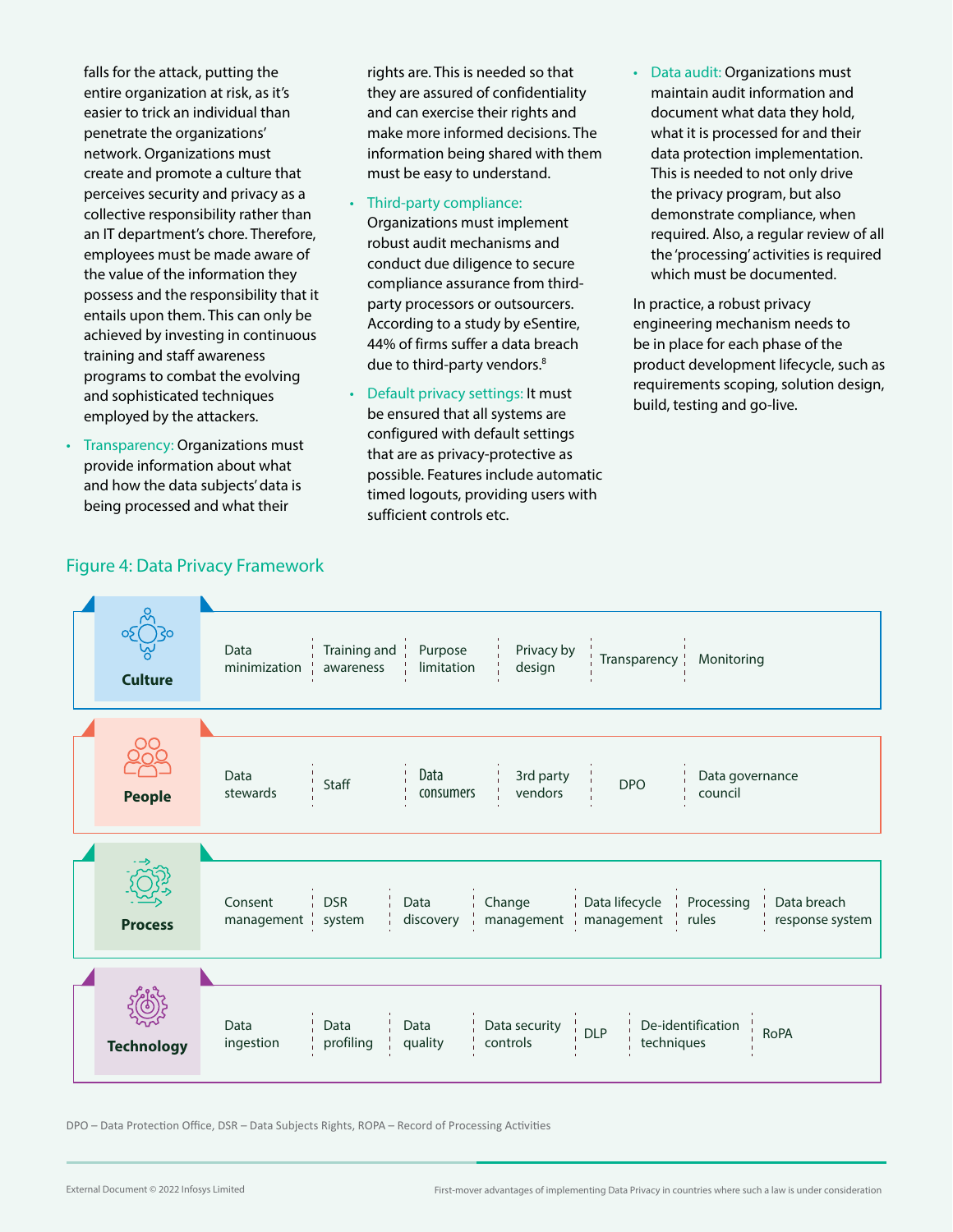### **First-mover advantages of Data Privacy**

On the face of it, proactive and comprehensive implementation of data privacy, particularly in countries where a sovereign data protection regulation is not enforced yet, may seem a daunting and expensive task. However, the benefits and opportunities outweigh the burden. There is a strong need to balance between realizing the business needs and respecting the privacy rights of individuals. Following are some of the key business benefits:

#### Increased Consumer Confidence

Consumers in the digital age are becoming increasingly conscious and concerned about the use of their personal data.<sup>9</sup> As per a study conducted by Consumers International and the Internet Society, 69% of consumers are wary of mobile applications collecting their personal data . Therefore, focusing on data privacy helps build relationships with customers, which will not only help the brand image and boost the organizations' credibility, but also help better understand the customer's preferences as an optin/out or a consent indicates a conscious participation. Maintaining transparency with customers by letting them know how their data is used and appreciating their privacy rights will improve customer confidence and increase customer retention. According to research by Capgemini, 81% of organizations reported a positive impact to their brand image post-implementation of GDPR.10

#### Becoming Future Proof

In a globalized world, preparing for a data privacy initiative makes organizations compliance-ready

and gives them an edge over their competitors. They would have already completed the foundational work necessary to comply with the inevitable data protection regulation. This will help organizations position themselves as an innovator and global leader in data governance, given the fact that such laws will eventually emerge in all major countries across the globe.

#### Improved Data Management

With a fostering data economy in today's digital age, data management holds significance more than ever. It is considered a key element in business operations and drives an organization's success. A comprehensive data strategy can't be crafted without incorporating the principles of data privacy. Principles such as data minimization, data profiling, data quality checks and audit frameworks would enable businesses to leverage their data potential, resulting in more refined data management processes.

### Reduced Risks

No organization can afford to take the risk of a cyber threat or a data breach; given the impact it can have on the brand image as well as the financial implications. The recent Cambridge Analytica data breach $11$  is a textbook example of how privacy can impact the integrity and reputation of an organization. By being proactive, organizations would be able to focus on security and privacy aspects and plan for remediation strategies, since they would now know where the sensitive data is being stored in their systems, thereby minimizing the risk of data breaches.

### Reduced Costs

Becoming privacy-ready helps organizations cut costs, as against the general perception that it's a

financial burden. By following the data protection principles, organizations would:

- Save on the storage and processing costs by getting rid of redundant and obsolete data.
- Reduce the data maintenance expenses.
- Avoid the retrofit costs when the regulation finally arrives.
- Be left with high-quality data, which means more reliable decisionmaking.

### **Proactive Implementation Methodology – Transition Ready**

Global applications, though driven by region specific data protection laws, need to have uniformity in terms of the idea of data protection.

Consider the following example:

- Region-A and Region-C have similar data protection laws with Region-B having less restrictive laws and Region-D having no data protection law.
- An overarching and proactive data privacy implementation would ensure that Region-D is protected against data breaches as well as it is close to compliance ready when the legislation eventually arrives.
- Though Region-B has a less restrictive data protection law, its data still has an advanced protective layer in Regions-A, C and D.
- Hence, designing the global application in this manner would facilitate a smoother transition with the changing data protection landscape. (Refer to table in next page)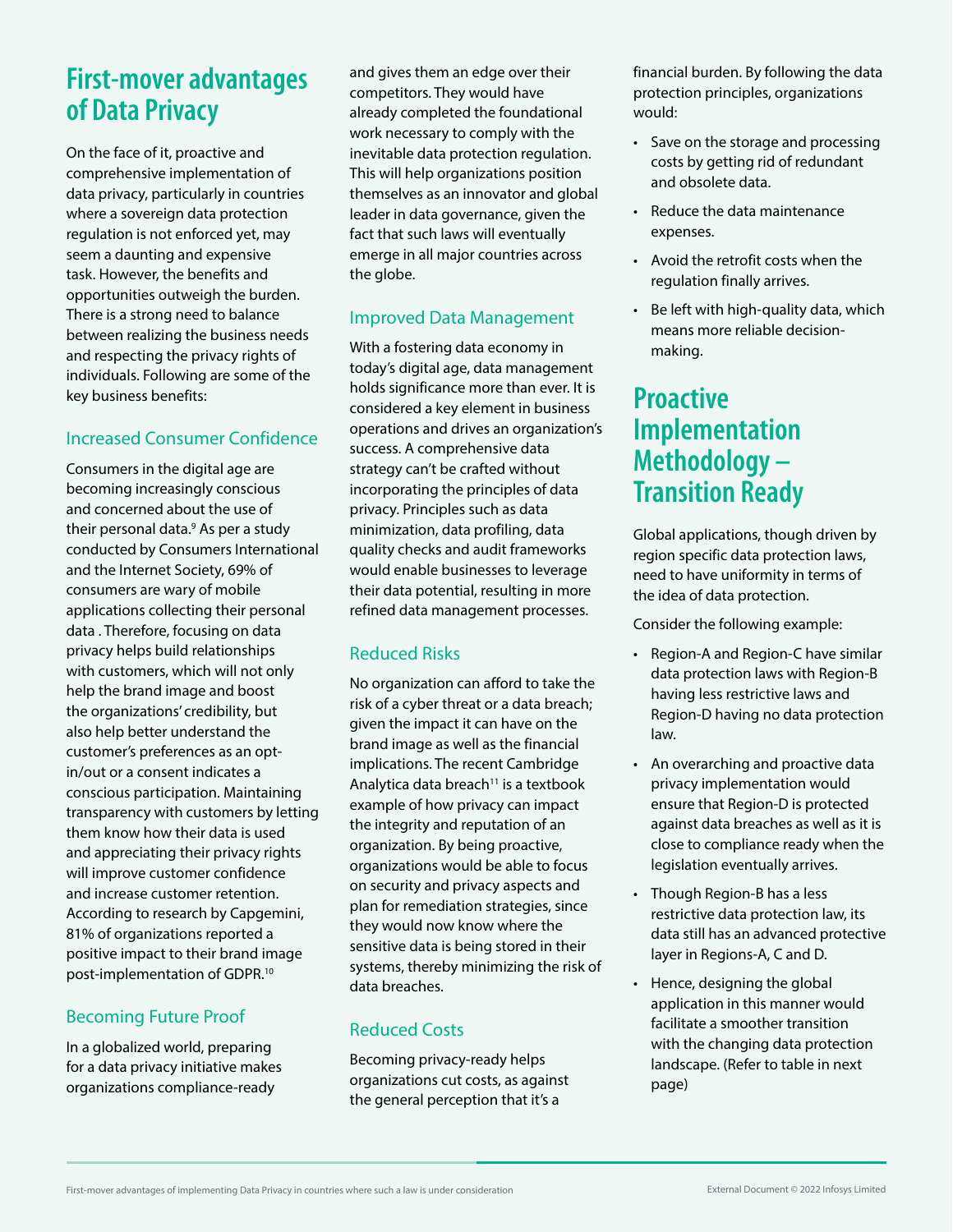|               | <b>Data Attribute</b>    | A                          | B                                 |                            | D                                                                       |
|---------------|--------------------------|----------------------------|-----------------------------------|----------------------------|-------------------------------------------------------------------------|
| <b>BEFORE</b> | Name $=$ "John<br>Smith" | Considers<br>'Name' as PII | Doesn't consider<br>'Name' as PII | Considers 'Name'<br>as PII | No Privacy Law                                                          |
| AFTER         | Name $=$ "John<br>Smith" | Considers<br>'Name' as PII | Doesn't consider<br>'Name' as PII | Considers 'Name'<br>as PII | No Privacy Law. However,<br>Proactive implementation of Data<br>Privacy |

Regions A & C consider 'Name' as PII data whereas Region-B doesn't consider it as PII and Region-D doesn't have a data protection law yet. What happens when Region-D implements data privacy? This has been depicted below as a Before vs After implementation of data privacy:

| <b>BEFORE</b> |              |                                 |               |             |                             | <b>AFTER</b>            |              |                                 |               |             |             |
|---------------|--------------|---------------------------------|---------------|-------------|-----------------------------|-------------------------|--------------|---------------------------------|---------------|-------------|-------------|
|               |              | Can the region access the data? |               |             |                             |                         |              | Can the region access the data? |               |             |             |
|               | Region       | $\mathsf{A}$                    | B             | C           | D                           |                         | Region       | $\mathsf{A}$                    | B             | C           | D           |
| Owner of Data | $\mathsf{A}$ | <b>XXXX</b>                     | <b>XXXX</b>   | <b>XXXX</b> | <b>XXXX</b>                 |                         | $\mathsf{A}$ | <b>XXXX</b>                     | <b>XXXX</b>   | <b>XXXX</b> | <b>XXXX</b> |
|               | B            | <b>XXXX</b>                     | John<br>Smith | <b>XXXX</b> | <b>John</b><br><b>Smith</b> | Data                    | B            | <b>XXXX</b>                     | John<br>Smith | <b>XXXX</b> | <b>XXXX</b> |
|               | C            | <b>XXXX</b>                     | <b>XXXX</b>   | <b>XXXX</b> | <b>XXXX</b>                 | $\mathfrak{b}$<br>Owner | C            | <b>XXXX</b>                     | <b>XXXX</b>   | <b>XXXX</b> | <b>XXXX</b> |
|               | D            | <b>XXXX</b>                     | John<br>Smith | <b>XXXX</b> | <b>John</b><br><b>Smith</b> |                         | D            | <b>XXXX</b>                     | John<br>Smith | <b>XXXX</b> | <b>XXXX</b> |

Figure 5: Globalized Applications – Data Privacy of Region Data – Methodology

![](_page_8_Figure_4.jpeg)

External Document © 2022 Infosys Limited First-mover advantages of implementing Data Privacy in countries where such a law is under consideration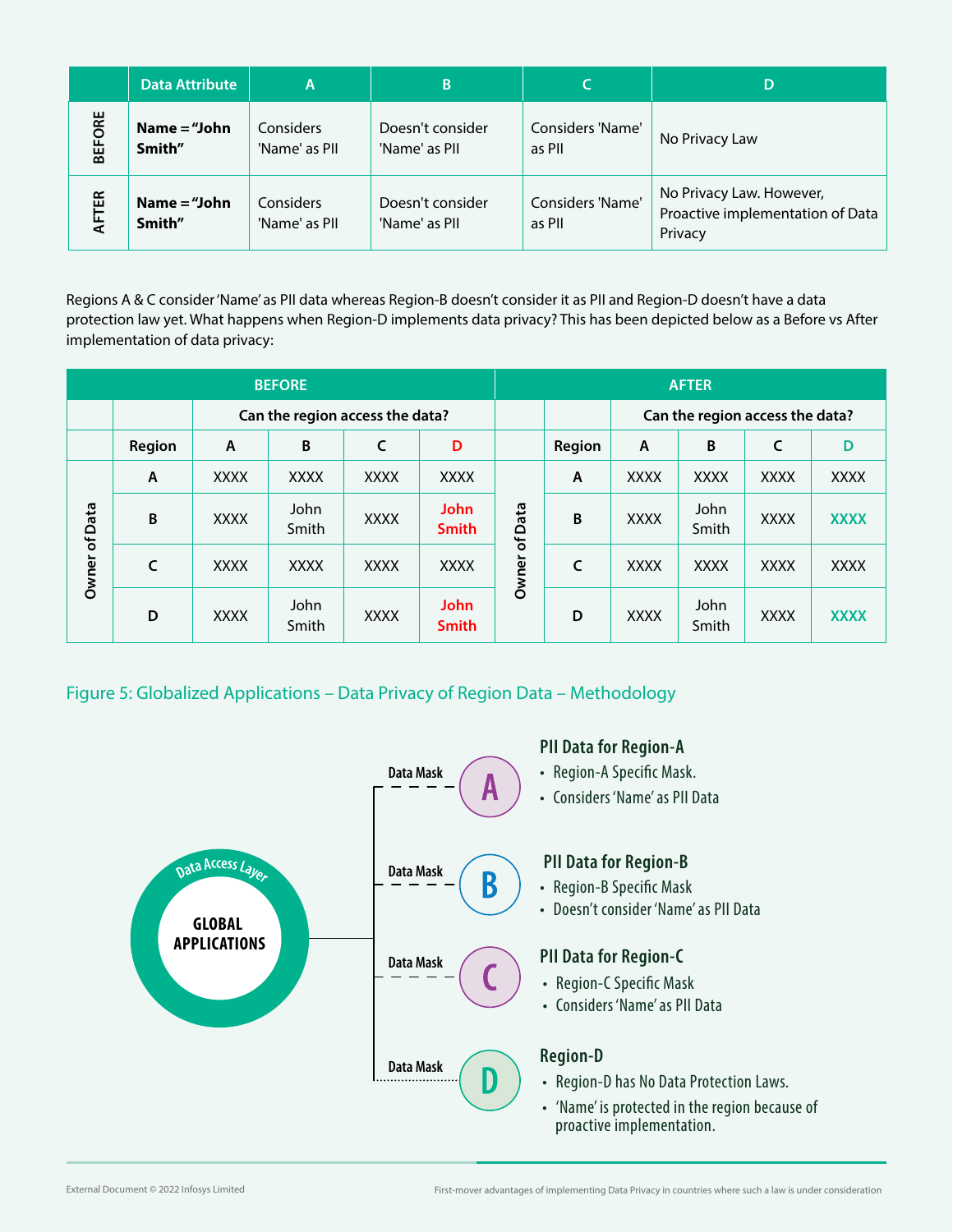## **Conclusion**

H B

It is only a matter of time before more countries across the globe enforce a sovereign data protection law. It, therefore, becomes pertinent to contemplate about implementing data privacy forthwith, which will help place your organization ahead of the curve.

Furthermore, customers must be viewed as 'allies' and protecting their privacy rights will not only boost brand loyalty, but also manifests as a business enabler, not a showstopper.

**Support of the United States** 

**TROUGHLICHE** 

**TO ANTI LITTERY** 

**ALL**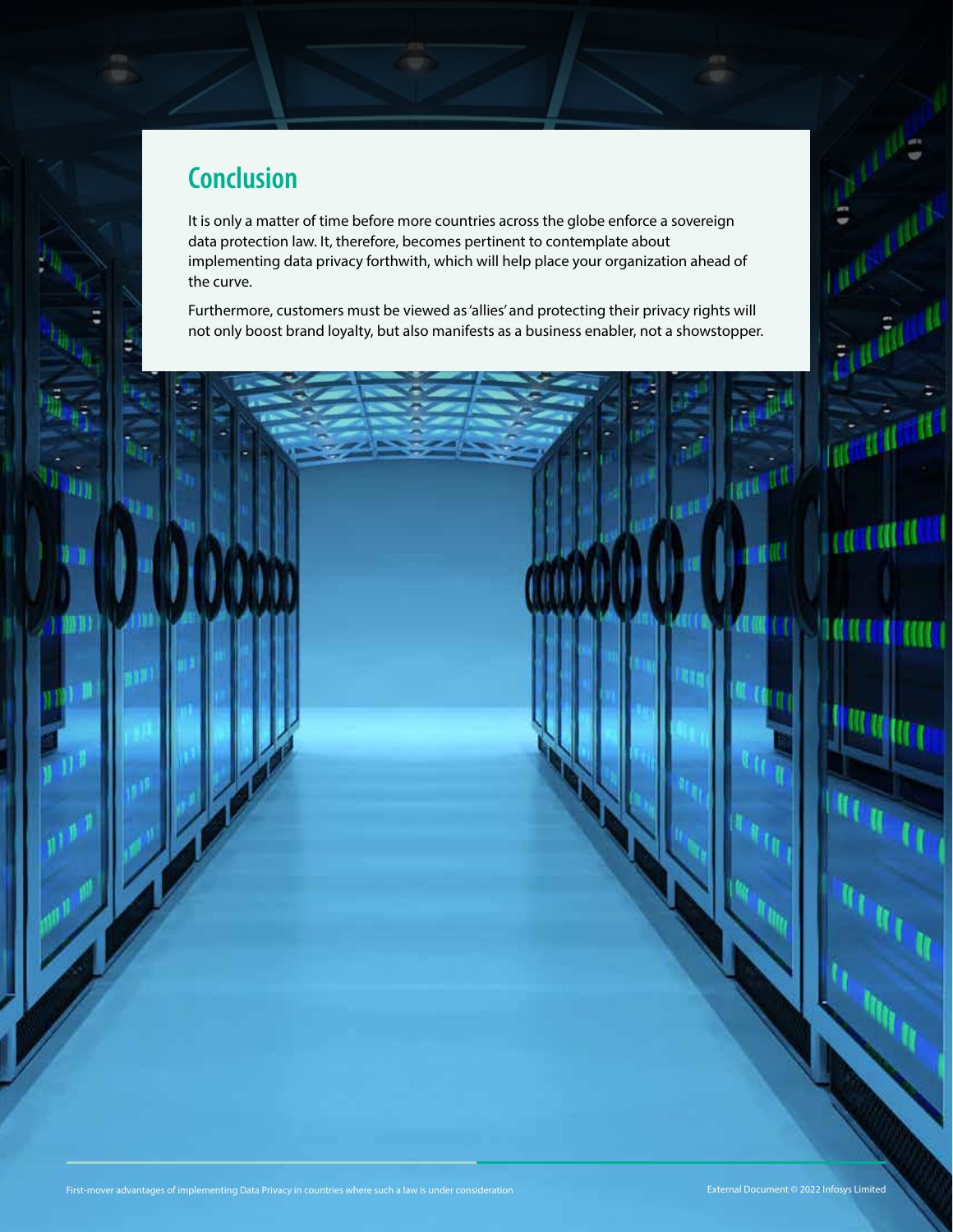#### References:

- 1. https://www.statista.com/statistics/871513/worldwide-data-created/
- 2. https://www.mcafee.com/enterprise/en-gb/solutions/lp/economics-cybercrime.html
- 3. https://www.forbes.com/sites/waynerash/2022/02/25/cisa-issues-shields-up-warning-about-russian-cyber-attacks/?sh=48de9d9d3748
- 4. https://www.weforum.org/agenda/2019/01/biggest-global-risks-facing-our-world/
- 5. https://www.inc.com/joe-galvin/60-percent-of-small-businesses-fold-within-6-months-of-a-cyber-attack-heres-how-to-protect-yourself.html
- 6. https://unctad.org/page/data-protection-and-privacy-legislation-worldwide
- 7. https://www.cisco.com/c/dam/en\_us/about/doing\_business/trust-center/docs/dpbs-2019.pdf
- 8. https://www.esentire.com/blog/nearly-half-of-firms-suffer-data-breach-at-hands-of-vendors
- 9. https://www.internetsociety.org/resources/doc/2019/trust-opportunity-exploring-consumer-attitudes-to-iot/
- 10. https://www.capgemini.com/gb-en/wp-content/uploads/sites/3/2019/09/Report-%E2%80%93-GDPR.pdf
- 11. [https://en.wikipedia.org/wiki/Facebook%E2%80%93Cambridge\\_Analytica\\_data\\_scandal](https://en.wikipedia.org/wiki/Facebook%E2%80%93Cambridge_Analytica_data_scandal)

#### Authors

![](_page_10_Picture_13.jpeg)

**Mohammed Arifuddin** works as a Data Privacy Architect with Data & Analytics unit at Infosys. He has 13 years of experience in driving implementation of strategic initiatives in Data management and building Data privacy solutions. He has extensive knowledge in GDPR, holds a PG certificate in Cyber Law and is a OneTrust Certified Privacy Professional.

![](_page_10_Picture_15.jpeg)

**Prashanth Kumar M S** is a Senior Technology Architect with Finance unit at Infosys. He has 19 years of experience across different clients to design and deliver key projects in Data Sourcing. He has worked on implementing Data Security Layer across regions for a leading investment bank and making applications GDPR compliant.